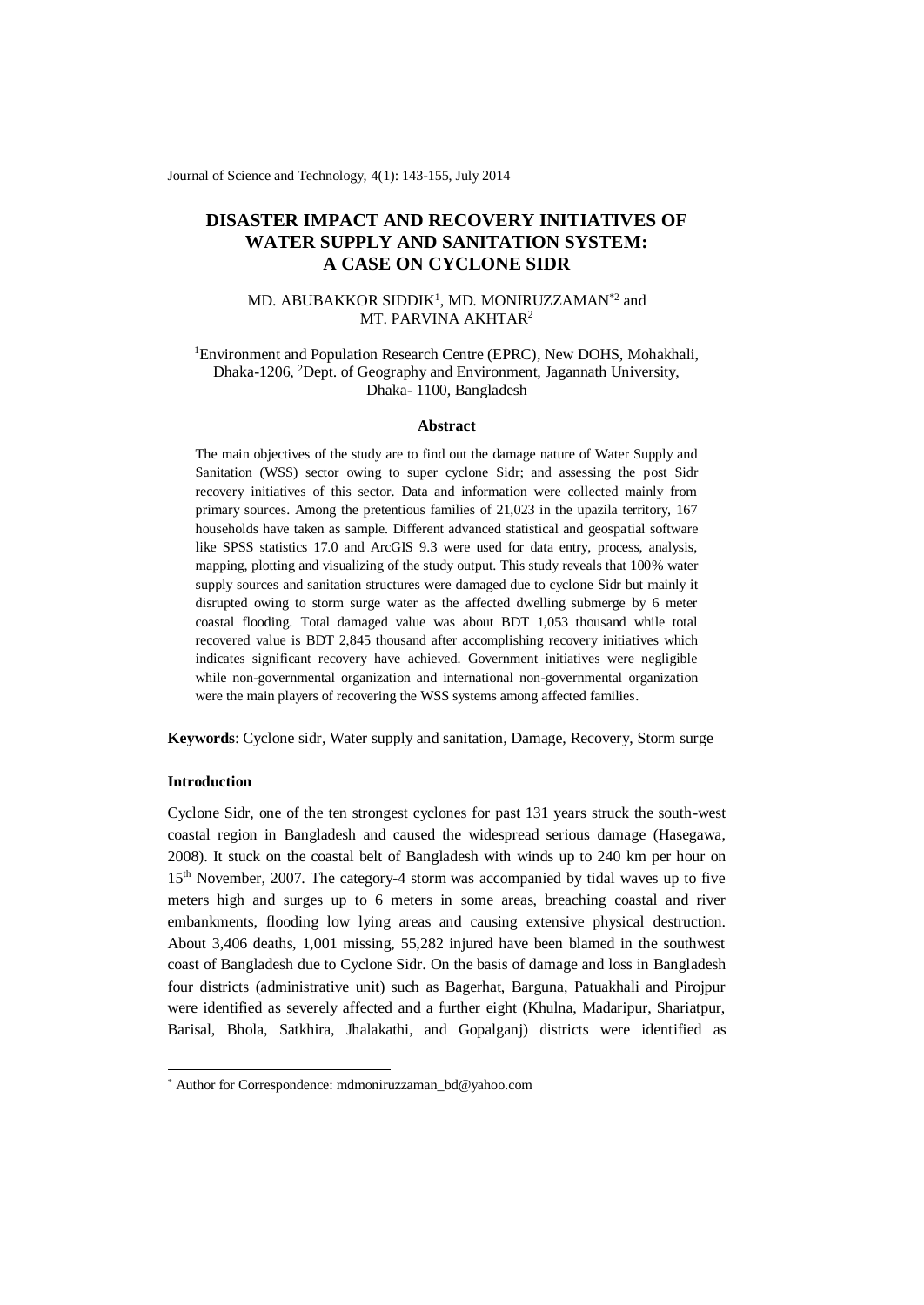moderately affected. Of the 2.3 million households affected to some degree by the effects of Cyclone Sidr, about one million were seriously affected (MoFDM, 2008; GoB, 2008; Hakim, 2009; Kabir, 2009).

The Department of Public Health Engineering (DPHE) reported 11,612 tube wells, 7,155 ponds and over 55,000 latrines were damaged in the affected area due to cyclone Sidr. Damage for these totals 157 million BDT while total damage value concentrated in all sectors over the country was 79,904 million BDT (GoB, 2008). Sarankhola upazila of Bagerhat district has identified as worst affected coastal upazila (lowest administrative unit) of the country and water supply and sanitation sector also highly affected as considering damage nature. About 81% water sources and 72% sanitation systems were damaged (Official document,  $UNO<sup>1</sup>$  office, July, 2008). Although above severe interruption occurred in water supply and sanitation sector, the situation has now changed after being involved Government of Bangladesh (GoB), non-governmental organizations (NGOs), international non-governmental organizations (INGOs), and development partners in post cyclone recovery programmes.

A few studies have carried out by the several authors and organizations (GoB, 2008; Mallick and Vogt, 2009; Hakim, 2009; Kabir, 2009; Tithi, 2010; Ahmed, 2008; Oxfam, 2008; BUET, 2008; Islam *et al.,* 2010; Tooheen, 2008; Hossain, 2009; Paul, 2011) relating cyclone Sidr while WSS (Water Supply and Sanitation) sector has not been given attention. GoB (2008) examines the overall damage, loss and recovery requirements in the context of affected districts as well as Bangladesh. Mallick and Vogt (2009) studied the coastal cyclone management considering cyclone Sidr which concentrated on relief and rehabilitation opportunities, housing conditions, institutional and community involvement. Hakim (2009) assessed on post-disaster settlement, external assistance, shelter process, sustainability etc, in his study. Kabir (2009) focused on the governments and agencies family shelter interventions in post-cyclone Sidr. On the other hand, Tithi (2010) tried to assess post Sidr housing sector recovery at organizational level and Ahmed (2008) emphasised the impacts of cyclone Sidr on housing sector.

Oxfam (2008) deliberates the emergency response, coordination and communication gap between donor and government, shelter, self recovery, reducing vulnerability to disaster and empowering communities to prepare for the future. BUET (2008) highlighted on the performance of the cyclone shelter and coastal embankment of Mongla and Sarankhola post cyclone Sidr. Islam *et al*. (2010) tried to assess the performances of coastal structures during cyclone Sidr. Tooheen (2008) deliberated the post Sidr health intervention. He identified different gaps and perceptions in the intervention in health

-

<sup>&</sup>lt;sup>1</sup> Upazila Nirbahi Officer (UNO) means lowest administrative unit coordinating officer who works in a sub-district called upazila.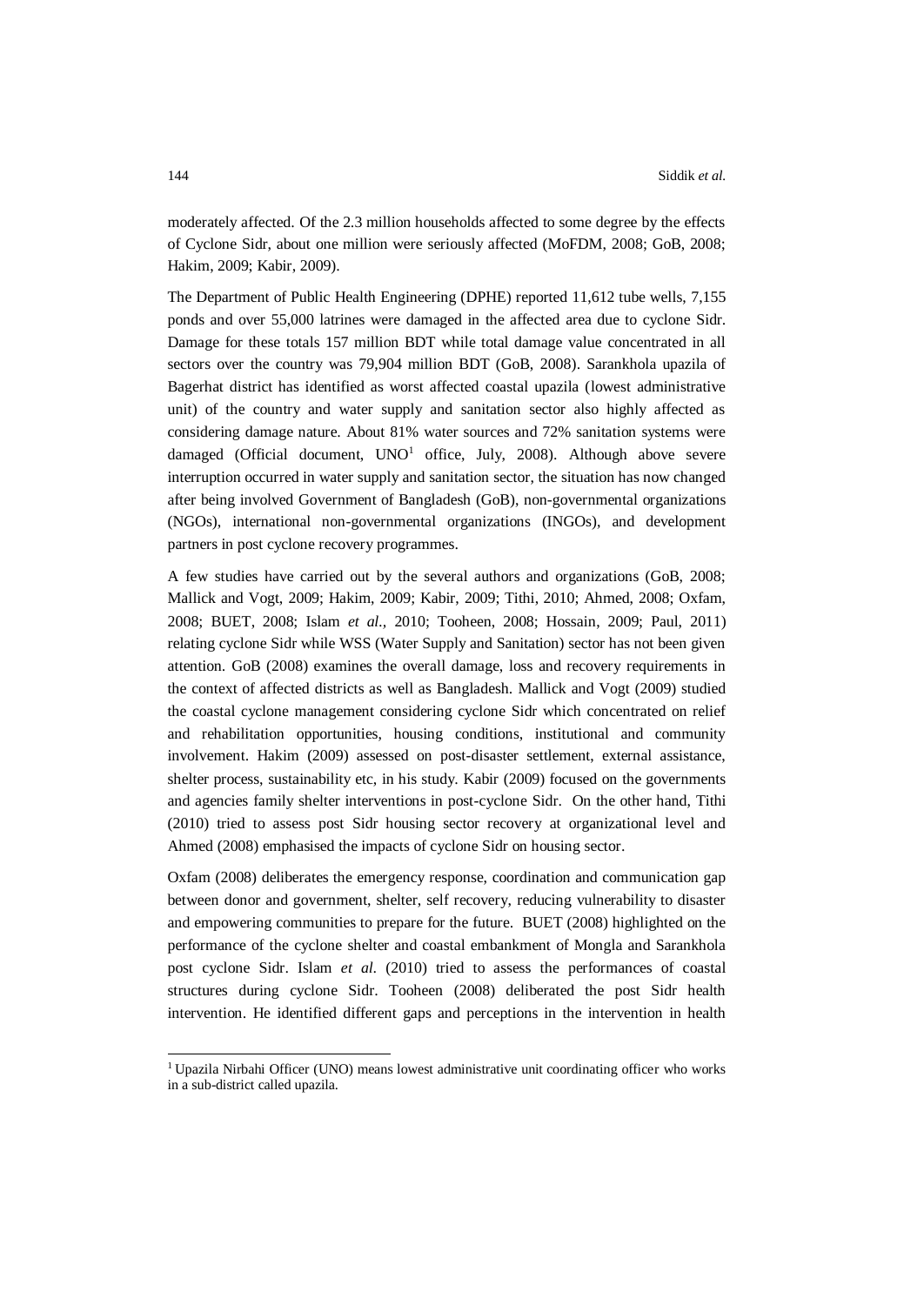service between the clients, the provider, coordination of government, and the role and coordination gap between the many NGOs working in health field. Hossain (2009) emphasised on the post disaster agricultural rehabilitation after cyclone Sidr which focusing on constrains like suitability of arable land during crop season, access of loans and quality seed. Paul (2011) focused on the three important components of emergency response: disaster-relief efforts, provision of emergency medical care, and construction of temporary shelters. The above literature could not touch the important WSS sector especially at household level. So, the main objectives of this research are to assess the damage nature due to super cyclone Sidr and its recovery activities in WSS sector at household level in the Sarankhola Upazila (a coastal sub-district of Bangladesh).

#### **Materials and Methods**

The research encompasses primary and secondary data and information. Primary data sources were basically questionnaire survey, official documents and informal interviews. About 167 samples were determined from 21,023 households using Raosoft (online sample size calculator) software with 7% errors and 93% confidence level. Table 1 presents the household and respective sample size of the study. Survey was conducted during 14-21 February, 2012.

| Union No                    | <b>Union Name</b> | Total damaged households | <b>Total Sample Households</b> |
|-----------------------------|-------------------|--------------------------|--------------------------------|
|                             | Dhansagor         | 3767                     | 29                             |
| 2                           | Khontakata        | 5889                     | 48                             |
| 3                           | Raenda            | 5766                     | 46                             |
| 4                           | Southkhali        | 6501                     | 44                             |
| Total in Sarankhola Upazila |                   | 21,023                   | 167                            |

**Table 1. Sample sizes of the affected households of the study area**

Note: Upazila is a lowest administrative unit and Union is sub-unit of Upazila. Source: Official document, UNO office, July, 2008

Before questionnaire survey, eight pilot questionnaires were tested at four unions (two in each union) in Sarankhola Upazila to find out whether the questions in the questionnaires were realistic or acceptable among affected household. After completing pre-test, essential corrections have been done and final questionnaire was prepared. Official information, raw data, documents were collected from the relevant offices of the upazila administration. During survey, several informal interviews were conducted among the affected people of the community understanding the ideas and facts of the research themes. Secondary data were collected from published documents relating cyclone Sidr and water supply and sanitation issues from governmental offices, several NGOs, and INGOs. Secondary data also collected from several books, journals, theses, reports and online sources.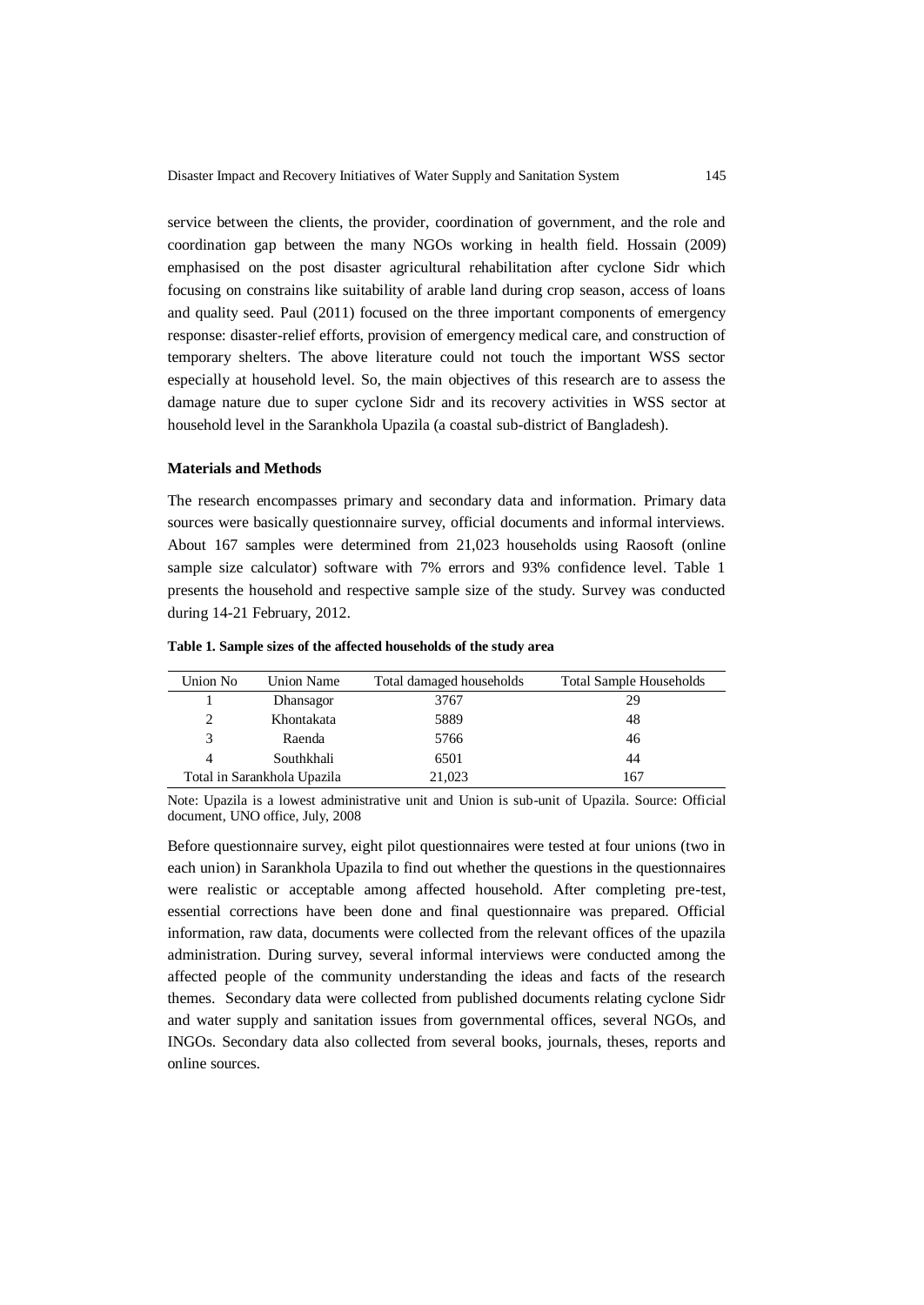

**Fig. 1.** Spatial distribution of sampled households

Data have been edited two times during field work and at data processing lab. Before data entry, answers of questions have been coded as numeric or string. Some questions were pre-coded and some were post coded. After completed coding, data entry and analyses have done using SPSS statistics 17.0. GPS (Global Positioning System) has used taking spatial data of those households. Upazila base map has collected from LGED. After digitizing administrative boundary of the study area, relevant (BTM) projection has incorporated. GeoEye image has overplayed with upazila boundary updating the physical and human features of the study area. After that GPS data have been transferred from GPS to GIS (Geographic Information System) platform creating relevant maps using ArcGIS 9.3 software which are being presented the spatial analysis of the data.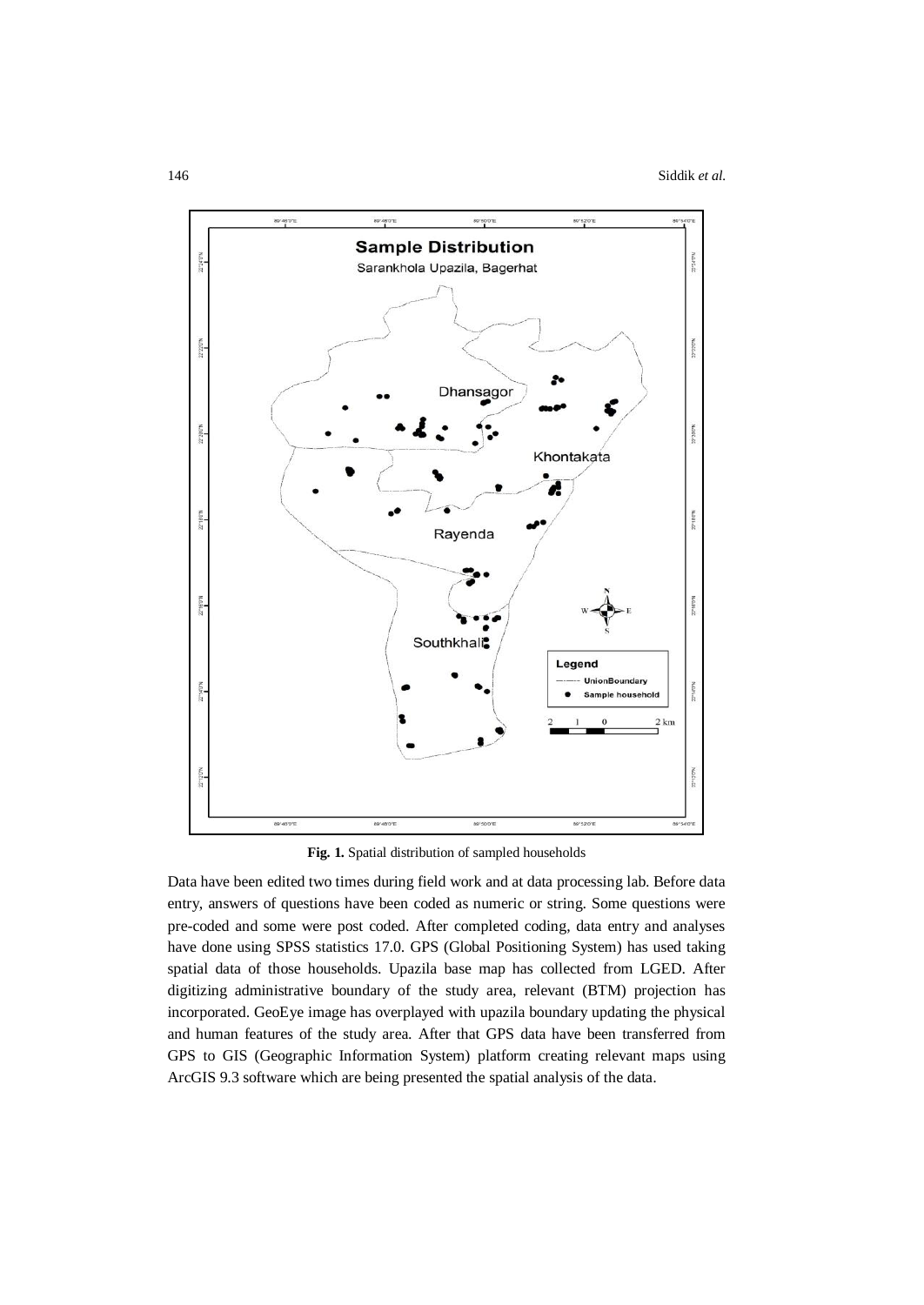#### **Study Area**

The upazila is located between  $22^013'$  and  $22^024'$  north latitudes and between  $89^046'$  and 89<sup>0</sup>54' east longitudes. The upazila is bounded on the north by Morrelganj Upazila, on the east by Mathbaria Upazila of Pirojpur District and Patharghata Upazila of Barguna District, on the south by the Bay of Bengal and on the west by Mongla upazila (Figure 2). The upazila occupies a total area of 756.61 sq.km including 594.58 sq.km (146,925 acres) forest areas (Sundarbans reserve forest) having 4 unions with 118,135 population including male 62,353 (52.78%) and female 55,782 (47.22%) (BBS, 2006; Moniruzzaman *et al.*, 2013).



**Fig. 2.** Geographical Location of the Study Area

# **Results and Discussion**

# *Background of Households*

Total numbers of surveyed households were  $167$  (n=167) which consists of 770 members including 399 (52%) male and 371 (48%) female. Almost 83% nuclear family, 15% joint family and rest 2% extended. Here, extended family consists of grandparents, aunts, uncles, and cousins all living in the same household. Average household size is 4.61. About 30% (234 members) family members are economically active and rest of are dependent. Dependent population are either younger (age below 20) or older members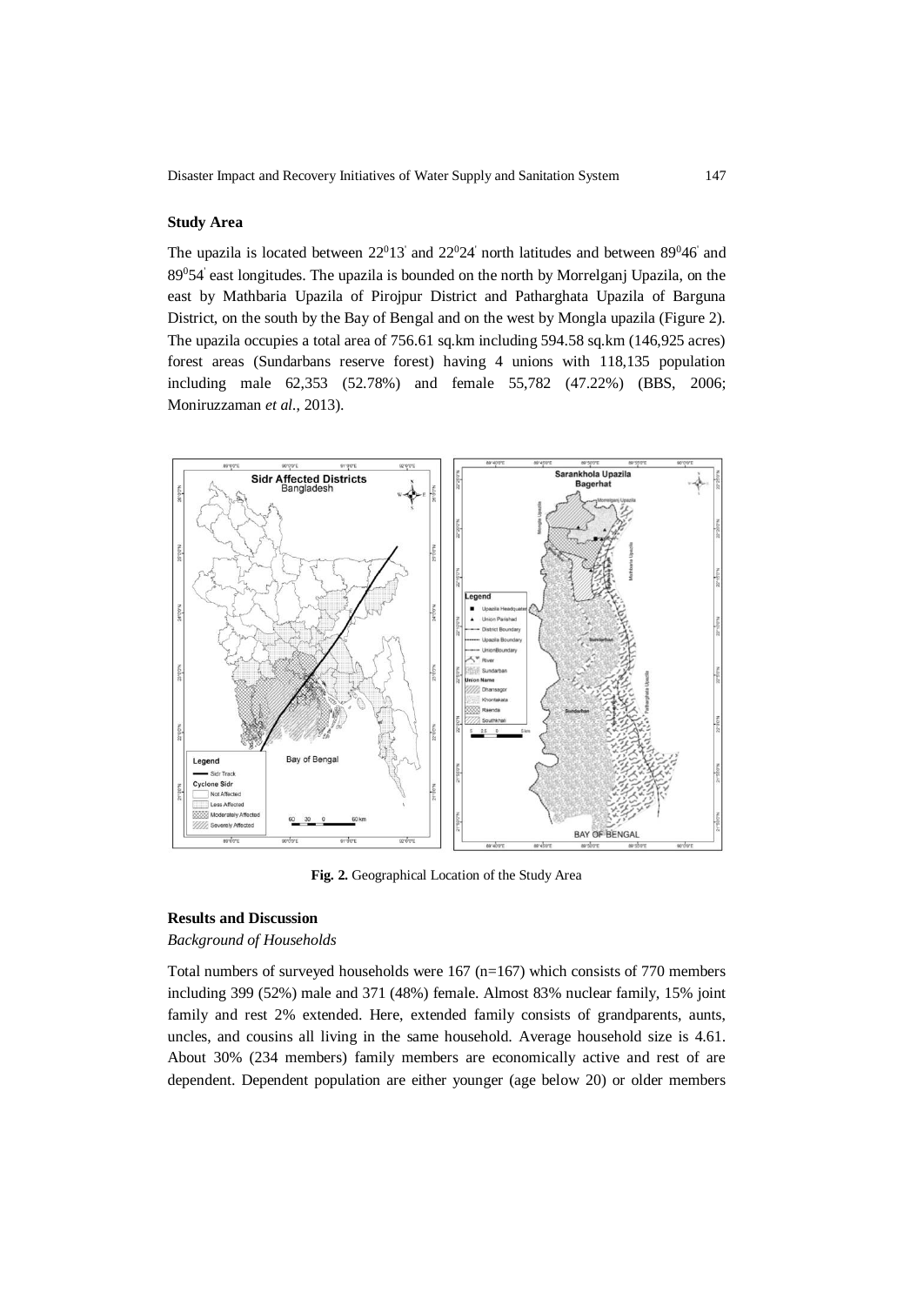(age 60 and above) of the families. Among the income people 37.61% are day labourer, 20.51% involve in business, 8.55% in agriculture, 15.81% service holder, 11.56% fishermen and 5.56% involve in other non-farm economic activities. Average monthly income among households is 6,308 BDT (1 US\$ equivalent to BDT 83) while maximum 130,000 BDT and minimum 1,000 BDT. But 37.1% households' monthly income is between 3,000- 6,000 BDT while 35.9% income less than 3,000 BDT. Moreover, only 3.6% households' income is above 15,000 BDT per month.

Among surveyed households, 50.9% are permanent (settlement duration above 90 years) and 49.1% are shifted from various places. They had to leave previous settlement locations because of riverbank erosion (5.4%); property sale (6%); unsuitable location (29.9%); disaster prone and insecure area (2.4%); and miscellaneous (5.4%) reasons. On the other hand, they have come at present settlement because of purchases land (36.5%), relatives land (6.6%), recovery requirement (1.2%), safety (2.4%), and access to government land (*khas land)* (2.4%). About 91% households remain inside of the embankment, only a few of households' locations are in outside of the embankment (1.2%). Almost 7.8% households' locations have been changed due to Sidr over the years. Among them only 3.6% households' locations have changed from outside to inside of the embankment and 4.2% have also been changed from inside to outside of the embankment.

### *Water Supply*

Sarankhola is a coastal upazila of the southern part of Bangladesh. Most of the families of the upazila were used pond water (59.62%), rest of them were used tap water from Pond Sand Filters (PSFs) (12.03%), tube-well water (22%), deep tube-well water (4.79%) and other (1.56%) sources of water for their drinking purpose in before Sidr (BBS, 2006). Major sources of water supply of the surveyed households were pond, tube-well, PSF and river/canal (Fig. 4). Among 167 families about 42% households were used tube-well as their drinking water source, 36%; 17%; and 5% households used pond, PSF and river or canal as their water sources respectively. Total value of drinking water supply systems during before Sidr was 2,025,000 BDT including pond 945,000 BDT, tube-well 210,000 BDT and PSF 870,000 BDT (Table 2).

| Nature of water sources | Frequency | Percent | <b>Total BDT</b> | Mean (BDT) |
|-------------------------|-----------|---------|------------------|------------|
| Pond*                   | 60        | 36      | 945,000          | 15,750     |
| Tube well               | 70        | 42      | 210,000          | 3,000      |
| <b>PSF</b>              | 29        | 17      | 870,000          | 30,000     |
| River/Canal             | 8         | 5       | $\theta$         | $\Omega$   |
| Total                   | 167       | 100     | 2,025,000        | 12,126     |

#### **Table 2. Drinking water source before Sidr**

\* Value of pond has estimated as digging cost of pond. Source: Field Survey, 2012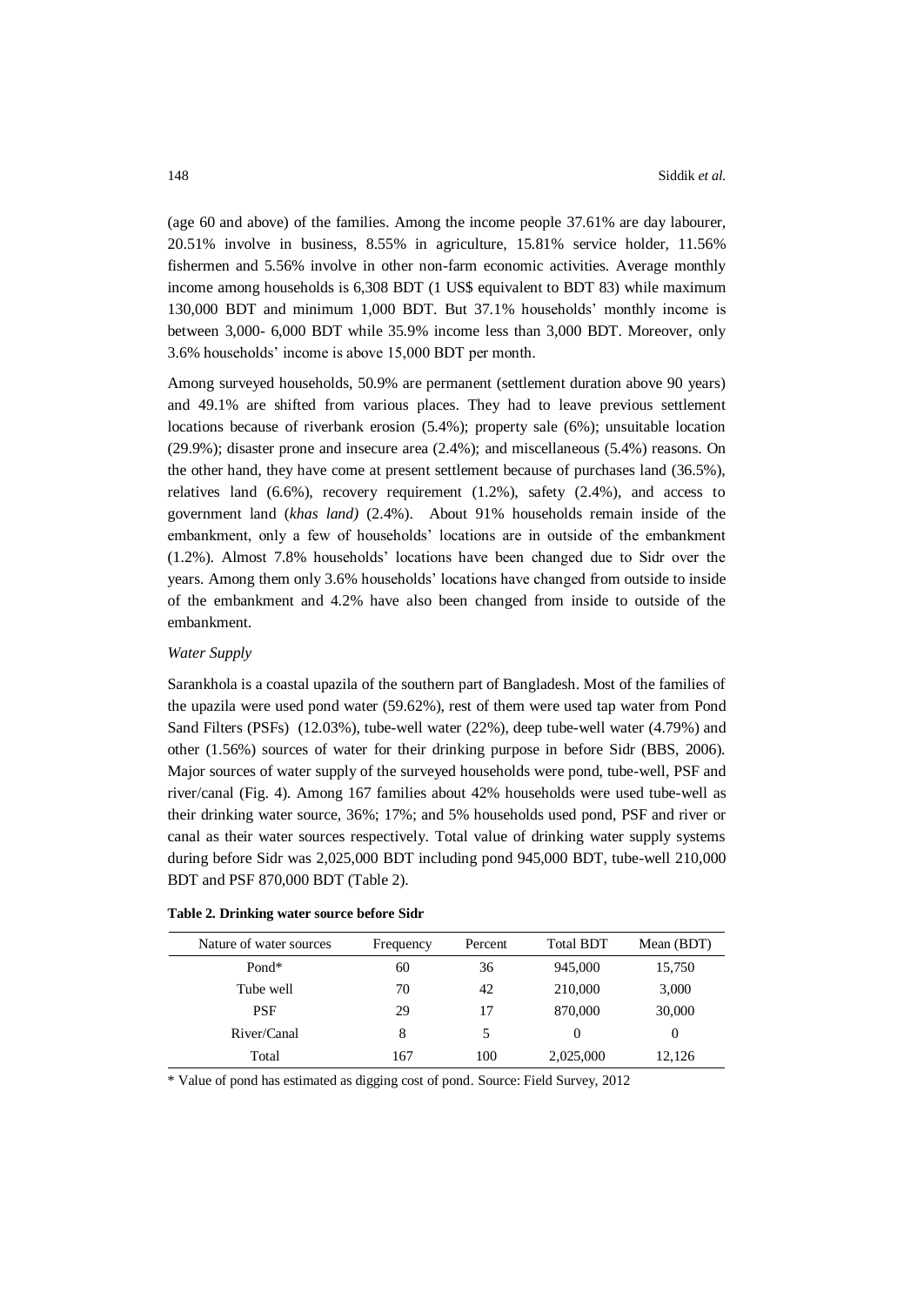# *Damage Nature*

Water supply systems of the surveyed families were fatally pretentious due to cyclone Sidr and associated storm surges. Total damaged systems were 167 including 84.43% (141 systems) fully and 15.57% (26 systems) partially damaged (Figure 3). Most of the systems (64%) were damaged by intrusion of waste water in the systems. About 8% water supply systems were floated by storm surge, 17% broken by storm water and 11% broken by trees (Table 3).



Source: Field Survey, 2012 **Fig. 3.** Damage nature of drinking water sources

**Table 3. Causes of water sources damage**

| Causes                                                     | Frequency | Percent |
|------------------------------------------------------------|-----------|---------|
| Floated by storm surge                                     | 13        | 8       |
| Broken due to storm water                                  | 29        | 17      |
| Broken by fallen trees                                     | 18        | 11      |
| Intrusion of waste water in the systems due to storm water | 107       | 64      |
| Total                                                      | 167       | 100     |

Total damaged value of the water supply systems because of cyclone Sidr was 823,000 BDT including 705,000 BDT fully and 118,000 BDT partially damaged while average damage value was 4,928 BDT. The average damaged value of pond, tube well, and PSF was in BDT 950; 2443, and 20517 respectively (Table 4).

### **Table 4. Damaged value (BDT) of the water sources due to Sidr**

| Nature of water | Total   |         | Damage Value (BDT) |         |        |  |  |
|-----------------|---------|---------|--------------------|---------|--------|--|--|
| sources         | systems | Fully   | Partially          | Total   | (BDT)  |  |  |
| Pond            | 60      |         | 57,000             | 57,000  | 950    |  |  |
| Tube-well       | 70      | 165,000 | 6.000              | 171,000 | 2,443  |  |  |
| <b>PSF</b>      | 29      | 540,000 | 55,000             | 595,000 | 20,517 |  |  |
| River/Canal     |         |         |                    |         |        |  |  |
| Total           | 167     | 705,000 | 118.000            | 823,000 | 4.928  |  |  |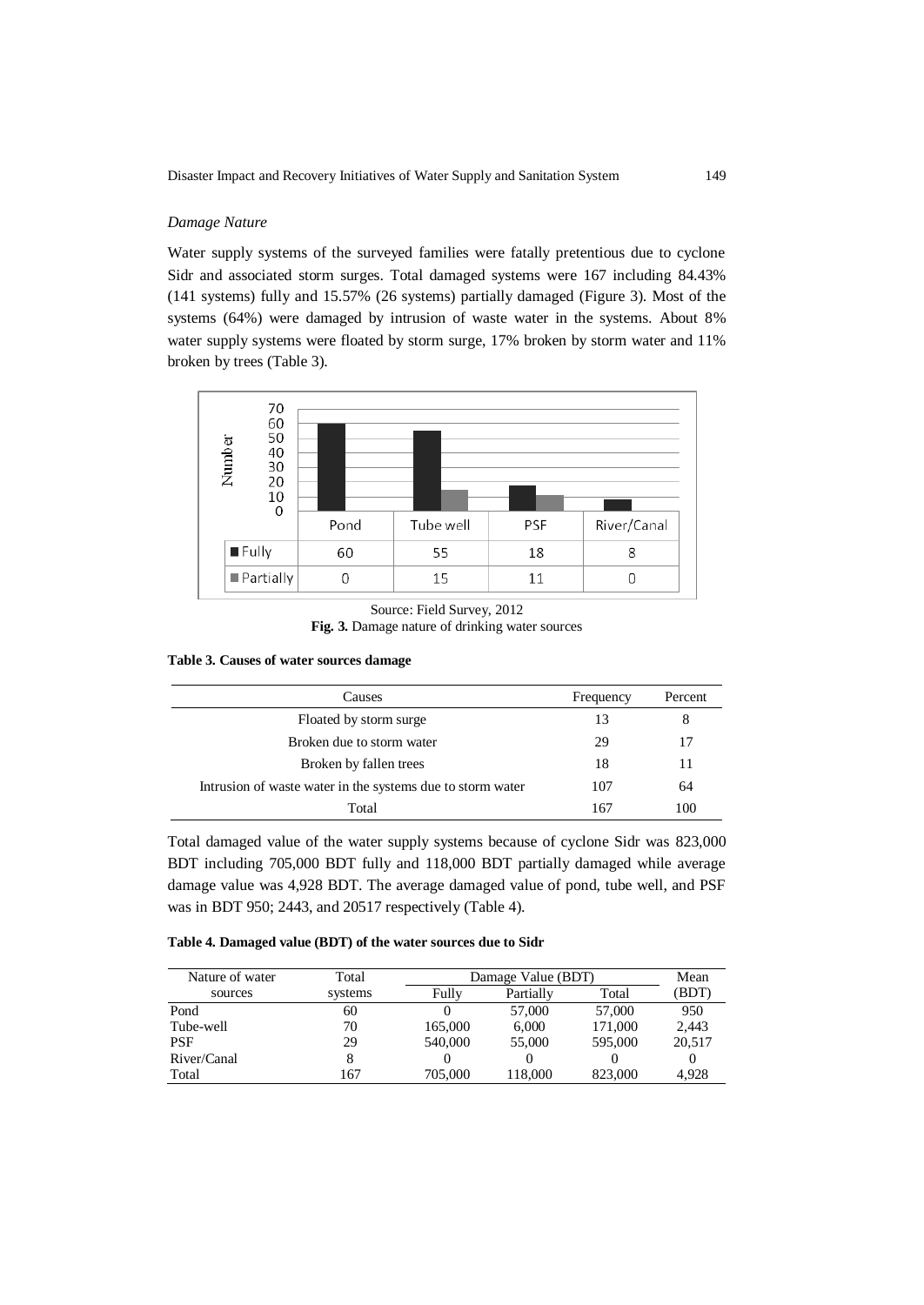### *Recovery and Reconstruction*

As earlier mentioned, pond, tube-well, PSF and river/canal were the main sources of water in pre-disaster situation of the surveyed households. The spatial nature of water sources during survey time have been postulated in Figure (4b) compared to pre- Sidr Figure (4a). Use of PSFs has increased rapidly after Sidr as the surface water sources were damaged and contaminated. RWHs (Rain Water Harvesters) were included as new system among the households. Total recovery value in the surveyed households was 2,173,000 BDT (mean 13,012 BDT) including pond 32,000 BDT (38 systems), tube-well 120,000 BDT (49 systems), PSF 1,541,000 BDT (62 systems) and RWHs 480,000 BDT (12 systems) (Table 5). Figure 5 also shows the comparative situation (before 2007 and after 2012 Sidr) of drinking water sources.

**Table 5. Recovery value (BDT) of the water sources after Sidr**

| Nature of water sources | Total systems | <b>Total BDT</b> | Mean (BDT) |
|-------------------------|---------------|------------------|------------|
| Pond*                   | 38            | 32,000           | 842        |
| Tube well               | 49            | 120,000          | 2,449      |
| PSF                     | 62            | 1,541,000        | 24,855     |
| River/Canal             | 6             |                  |            |
| <b>RWHs</b>             | 12            | 480,000          | 40,000     |
| Total                   | 167           | 2,173,000        | 13,012     |

\* Value of pond was estimated as maintenance cost of pond



a. Sources of water before Sidr (2007) b. Sources of water at present (2012)

**Fig. 4.** Sources of water before Sid (2007) and at present (2012)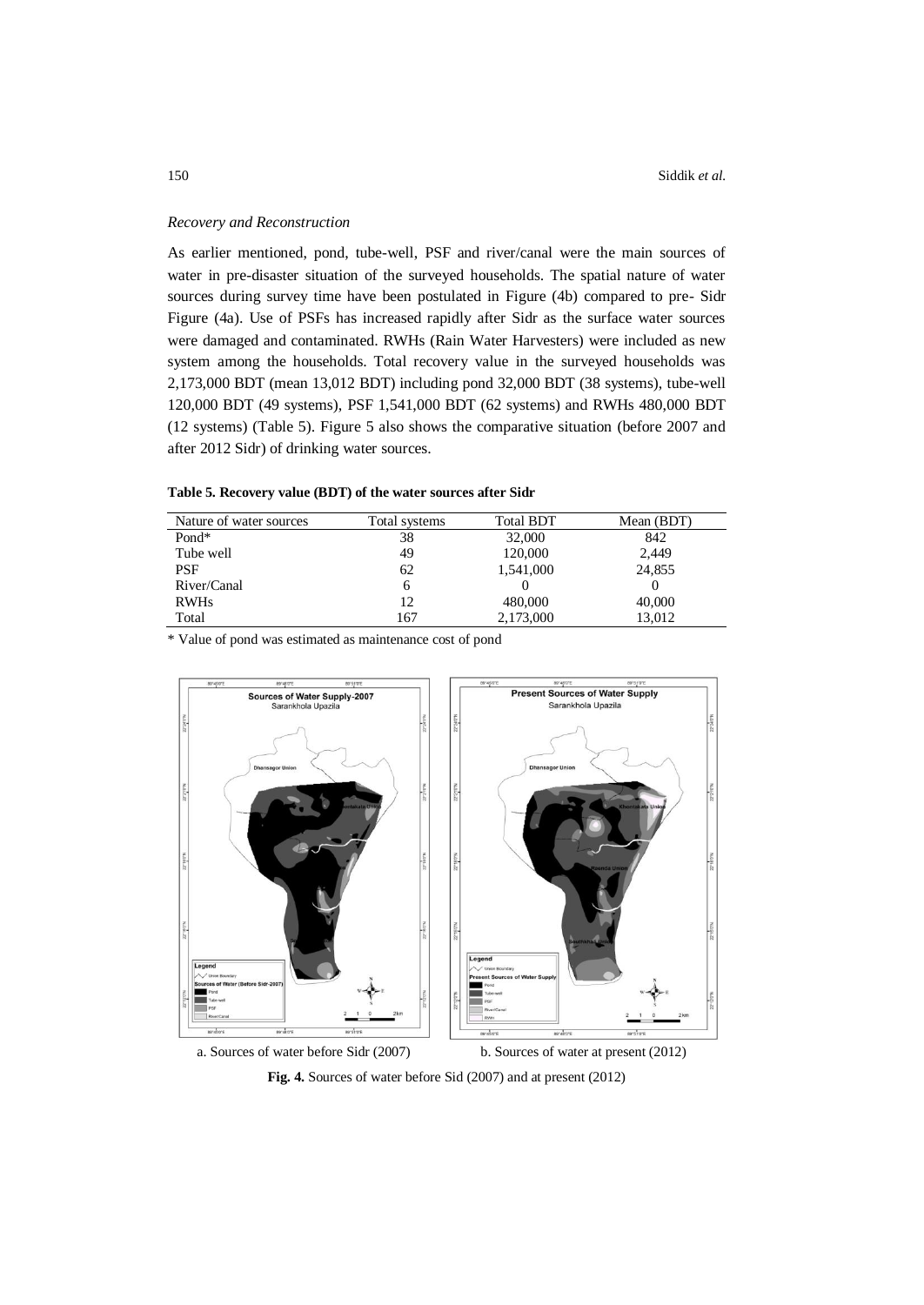

**Fig. 5.** Nature of water sources during pre and post Sidr in the studied households

#### *Sanitation System*

Sanitation system is the key indicator of healthy society. The sanitation system was good in pre disaster situation as government assessment and the study area declared as 100% sanitation coverage by the central government in 2005 (Official document, UNO office, July, 2008). But this study result shows different opinions among the people. Pre-disaster situation the structural conditions were temporary made by the locally available materials. Before Sidr, 164 families had toilet out of 167 surveyed families. Amongst 164 families, almost 75 families had *katcha* but without roof (39.02%) and *katcha* with roof (35.37%). Ring-slab with roof was about 20.73% and 4.88% was *pucca.* Total value of the sanitation systems (164 systems) were 447,000 BDT together with *katcha* but without roof 21,000 BDT, *katcha* with roof 70,000 BDT, Ring-slab with roof 51,000 BDT and *pucca* 305,000 BDT (Table 6).

| <b>Sanitation Types</b>        | Frequency | $\frac{0}{0}$ | Total value BDT  |
|--------------------------------|-----------|---------------|------------------|
| <i>Katcha</i> but without roof | 64        | 39.02         | 21,000           |
| <i>Katcha</i> with roof        | 58        | 35.37         | 70,000           |
| Ring-slab with roof            | 34        | 20.73         | 51,000           |
| Pucca                          | 8         | 4.88          | 305,000          |
| Total                          | 164       | 100.00        | 447,000          |
|                                |           |               | Mean Value 2,726 |

**Table 6. Nature and value of sanitation structures before Sidr**

*Damage Nature*

Cyclone Sidr had created terrible situation by destroying the sanitation structures of this Upazila. Among 164 systems 81.7% (134 systems) were fully and 18.3% (30 systems)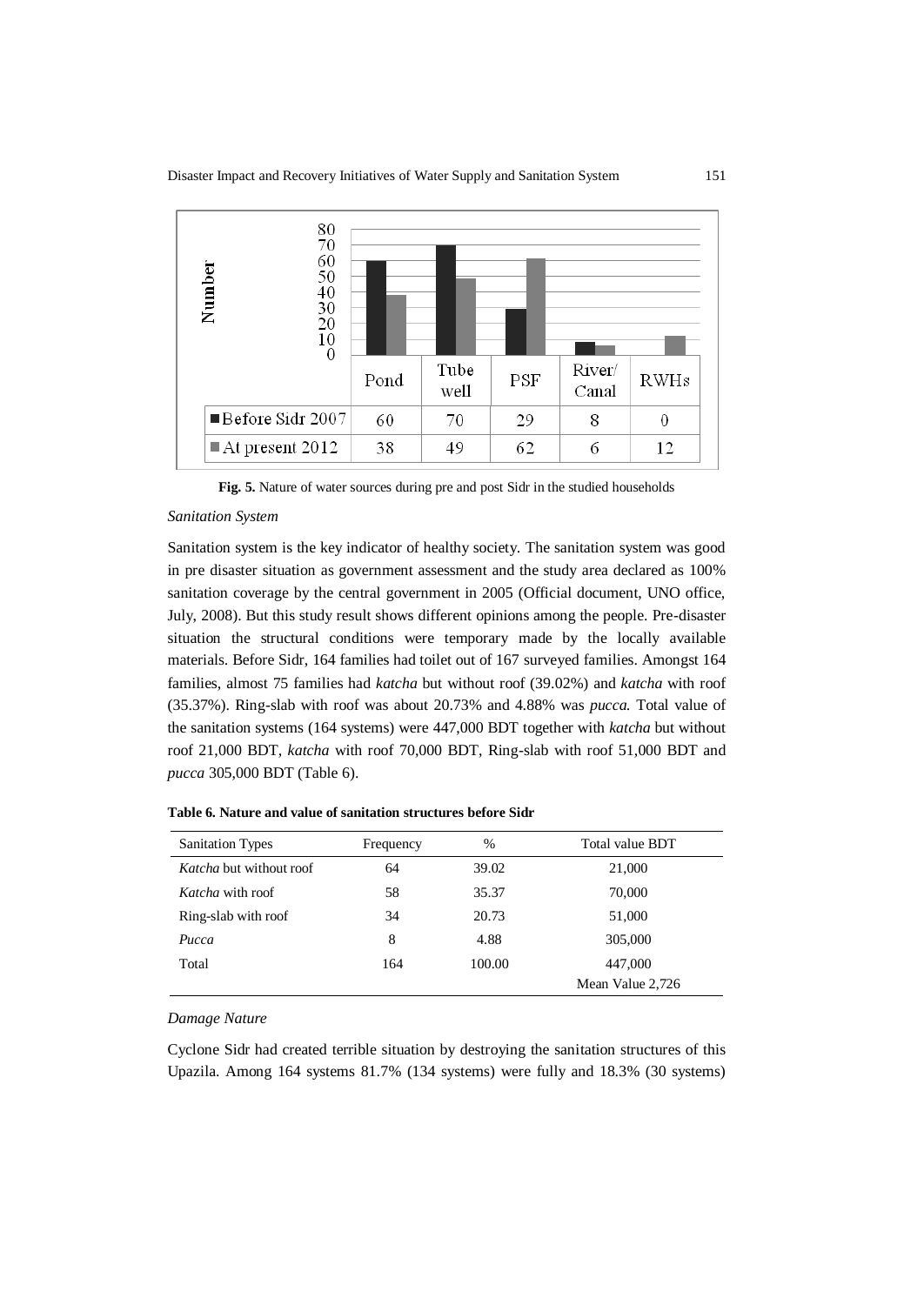were partially damaged. Most of the systems (28.7%) were floated by storm surge, about 23.2% broken by storm water, 17.7% broken by cyclone wind, 15.9% soaring cyclonic wind and 14.6% broken by fallen trees. Total damaged value of the sanitation systems (164 systems) was 230,000 BDT together with *katcha* but without roof 21,000 BDT, *katcha* with roof 64,000 BDT, ring-slab with roof 47,000 BDT and *pucca* 98,000 BDT (Table 7).

| Sanitation                 | Fully damaged |         | Partially damaged |          |         | Grand Total damaged |       |         |            |
|----------------------------|---------------|---------|-------------------|----------|---------|---------------------|-------|---------|------------|
| <b>Types</b>               | Total         | Percent | <b>BDT</b>        | Total    | Percent | <b>BDT</b>          | Total | Percent | <b>BDT</b> |
| Katcha but<br>without roof | 64            | 47.76   | 21,000            | $\theta$ | 0.00    | $\mathbf{0}$        | 64    | 39.02   | 21,000     |
| Katcha with<br>roof        | 42            | 31.34   | 50,000            | 16       | 53.33   | 14.000              | 58    | 35.37   | 64,000     |
| Ring-slab with<br>roof     | 26            | 19.40   | 39,000            | 8        | 26.67   | 8.000               | 34    | 20.73   | 47,000     |
| Pucca                      | 2             | 1.49    | 68,000            | 6        | 20.00   | 30,000              | 8     | 4.88    | 98,000     |
| Total                      | 134           | 100.00  | 178,000           | 30       | 100.00  | 52,000              | 164   | 100.00  | 230,000    |

**Table 7. Damage nature and value of sanitation due to Sidr**

#### *Recovery and Reconstruction*

After cyclone Sidr tremendous interventions were done by the non-governmental organizations (NGOs) and international non-governmental organizations (INGOs) the structural conditions of toilet system have changed. Affected families have enough toilets which have given the different agencies. Total recovery and reconstruction value is 672,000 BDT (mean 4,024 BDT) (Table 8). Fig. 6 depicts the comparative percentage of sanitation structures before Sidr (2007) and at present (2012) for more information.

**Table 8. Nature and value of sanitation structures at present**

| <b>Sanitation Types</b>        | Frequency | Percent | Total value (BDT) of<br>sanitation structure |
|--------------------------------|-----------|---------|----------------------------------------------|
| <i>Katcha</i> but without roof | 21        | 12.57   | 8000                                         |
| <i>Katcha</i> with roof        | 65        | 38.92   | 93500                                        |
| Ring-slab with roof            | 67        | 40.12   | 100500                                       |
| Pucca                          | 14        | 8.38    | 470000                                       |
| Total                          | 167       | 100     | 672000                                       |
|                                |           |         | Mean Value 4024                              |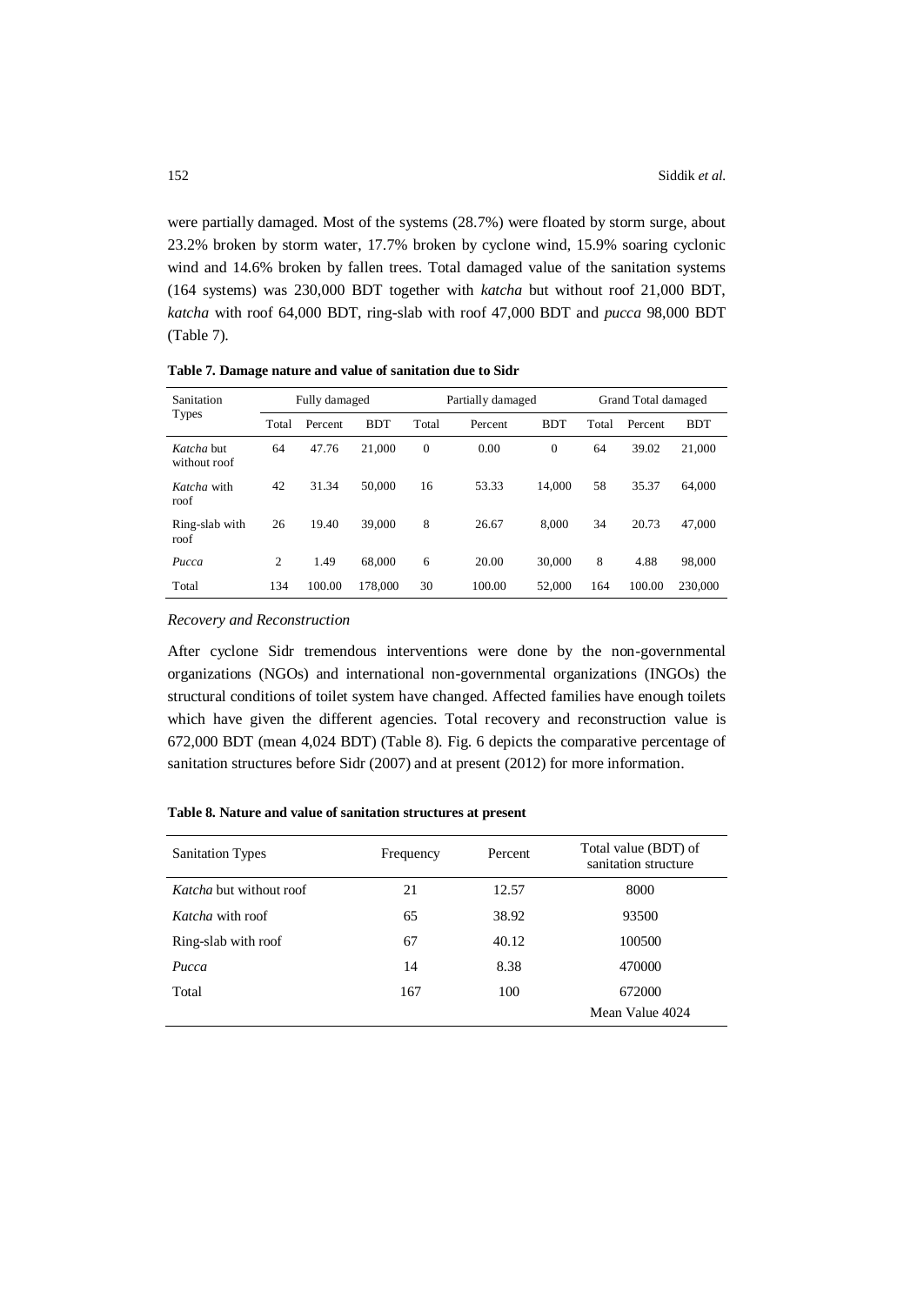

**Fig. 6.** Nature of sanitation structures before Sidr (2007) and at present (2012)

# **Key Observations**

Following key observations have been identified from the research work with local people perceptions and authors' field observations:

- 1. 100% of water supply sources and sanitation structures were damaged due to cyclone Sidr.
- 2. Water supply and sanitation structures damaged mainly due to storm surge water of cyclone Sidr. About 89% water supply sources and 85% sanitation structures were damaged because of this reason.
- 3. Total damaged value in WSS sector was 1,053 thousand BDT including 823 thousand BDT in water supply and rest 230 thousand BDT in sanitation and total recovered value is 2,845 thousand BDT including 2173 thousand BDT in water supply and rest 672 thousand BDT in sanitation which indicates significant recovery have done.
- 4. Increased *pucca* as well as sustainable sanitation structure.
- 5. Use of PSFs has increased rapidly after Sidr as the surface water sources were damaged and contaminated.
- 6. Formal Rain Water Harvesters (RWHs) have incorporated as new system among the households.
- 7. NGOs and INGOs are the main providers of water supply and sanitation systems.

### **Conclusion**

Bangladesh faces an average of 1.8 tropical storms or cyclones per year (Islam, 2006). Each cyclone had devastated effects in WSS sector and after the catastrophic disaster, the government; international community and local agencies usually addressed the post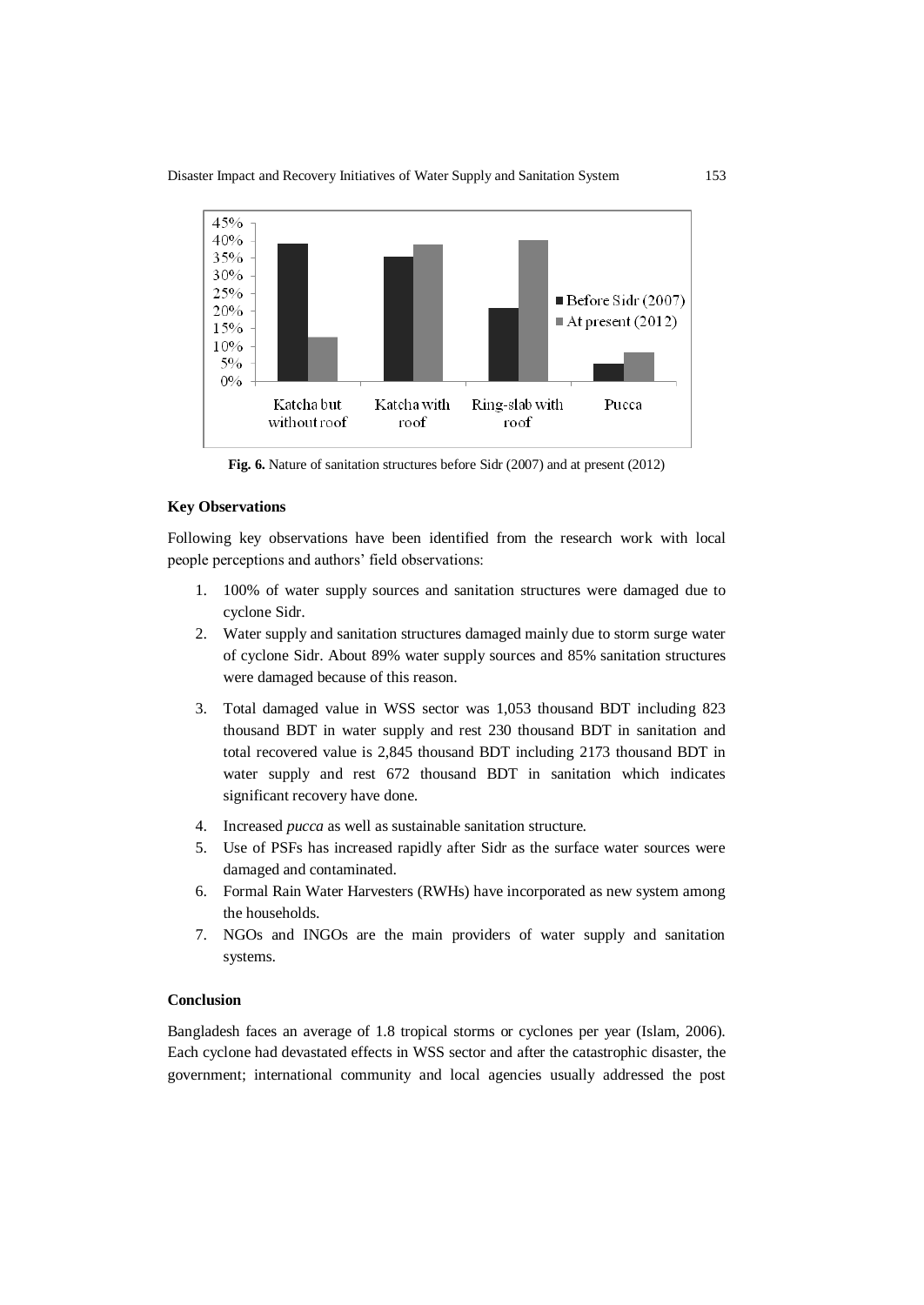disaster recovery programmes in the respective sector. The study area was experienced by a sever cyclone in 2007 called Cyclone Sidr and significant damages were done in WSS sector. According to upazila DPHE office, about 81% water sources and 72% sanitation systems were damaged in the upazila territory. But the study depicts about 84.43percent water sources were fully and 15.57% were partially damaged among the surveyed households. On the other hand 81.71percent sanitation systems were fully and 18.29% were partially damaged respectively. After accomplishing recovery initiatives it is evident that significant recovery have done in the WSS sector with the support of NGOs and INGOs and other voluntary as well as humanitarian agencies. It has been observed that WSS sector has given the priority issue in post disaster recovery programme in the study area. But the issues relating the sustainability of these structures and use or misuse of the systems were not assessed in the study. It is an important issue of the assisted WSS systems which can be a good study theme for further study

#### **Acknowledgement**

This research could not be completed without the encouragement, suggestion and assistance we received from many people at different stages of this work. We must acknowledgement Professor Dr. Md. Shahedur Rashid, Department Geography & Environment, Jahangirnagar University, Saver, Dhaka; Executive President of Environment and Population Research Centre (EPRC), Dhaka; Mr. Syed Ashraful Islam, Communication Media Specialist, Disaster Management Bureau; Md. Kamrul Hassan UNO of Sarankhola Upazila; Md. Abu Hasan (IUB). Finally, we must acknowledgement to all respondent of the surveyed households of Sarankhola upazila, Bagerhat, Bangladesh.

### **References**

- Ahmed, M., (2008) Impact of cyclone Sidr on Housing: a case study of Sarankhola Upazila. MS Thesis, Dept. of Geography and Environment, University of Dhaka, Bangladesh.
- BBS, (2006). Population Census Zila Series 2001, Bagerhat, Government of Bangladesh.
- BUET, (2008). Field Investigation on the Impact of Cyclone SIDR in the Coastal Region of Bangladesh, Dhaka: BUET, Bangladesh
- GoB, (2008). Cyclone Sidr in Bangladesh: Damage, Loss, and Needs Assessment for Disaster Recovery and Reconstruction. MoFDM, Dhaka, Bangladesh.
- Hakim, S.S., (2009). Sustainability of assisted shelter projects in post-cyclone communities: The Southkhali case, Bangladesh. *BRAC University Journal,* **6**(1): 85-95.
- Hasegawa, K., (2008). Features of Super Cyclone Sidr to hit Bangladesh in November, 2007 and Measures for Disaster- from results of JSCE Investigation. *Conference Proceedings of Japan Science Council*, Pages: 51-59, Japan Society of Civil Engineering (JSCE).
- Hossain, S.M.A., (2009). *Assessment of Damage due to Aila of Post Sidr Agricultural Rehabilitation: insights of Sarankhola, Bagerhat*. ID 08268005. BRAC University, Dhaka, Bangladesh
- Islam, T., (2006). *Integrated Approach to Cyclone Wind Analysis and Disaster Planning for the Bangladesh Coast.* PhD Thesis, Texas Tech University, USA.